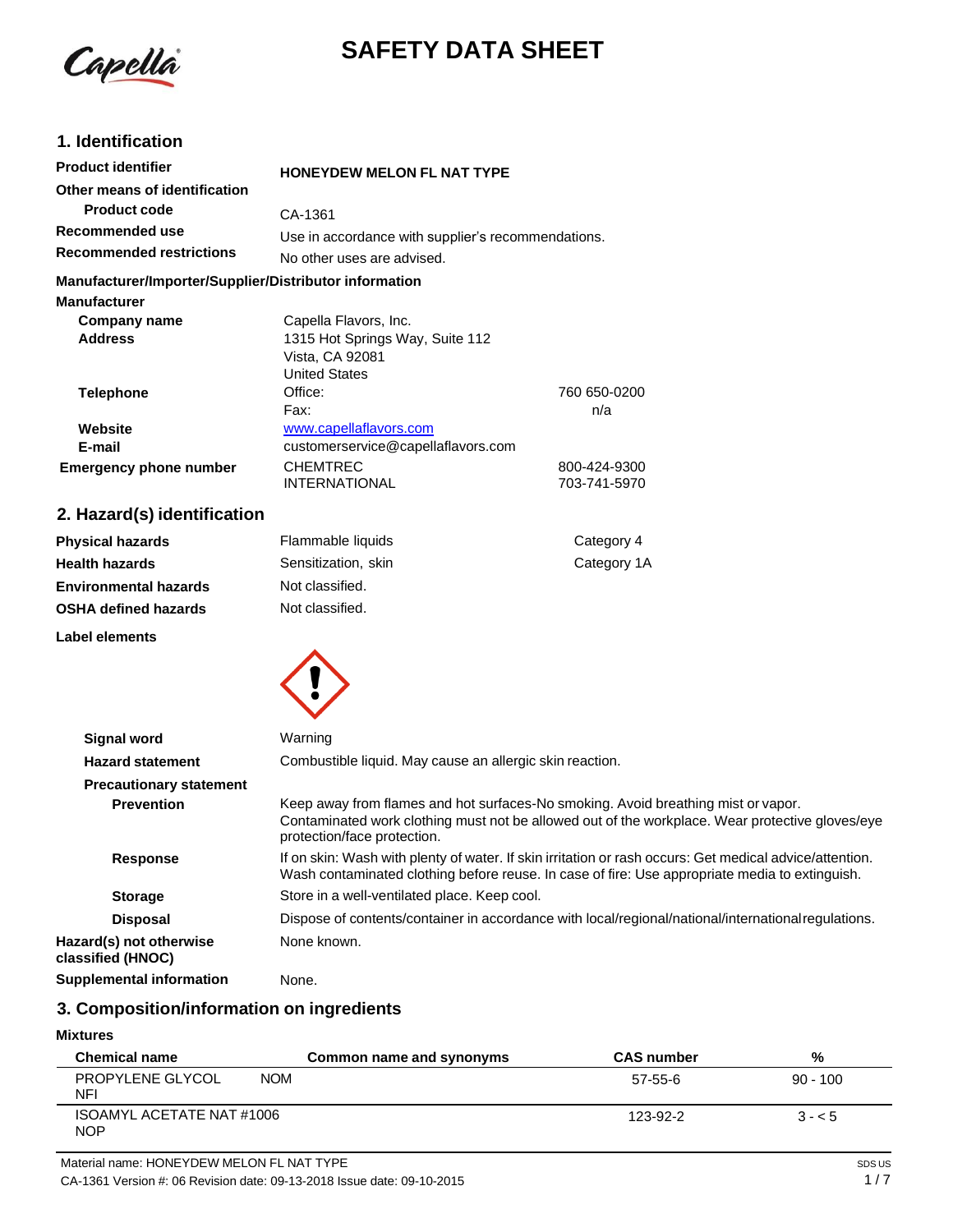| <b>Chemical name</b>                     | Common name and synonyms | <b>CAS</b> number | %         |
|------------------------------------------|--------------------------|-------------------|-----------|
| ISOAMYL BUTYRATE NAT #1026<br><b>NOP</b> |                          | 106-27-4          | $1 - < 3$ |
| FURANEOL, NAT. 100% NOP                  |                          | 3658-77-3         |           |
| Other components below reportable levels |                          |                   | 1 - < 3   |

Other components below reportable levels

\*Designates that a specific chemical identity and/or percentage of composition has been withheld as a trade secret.

#### **4. First-aid measures**

| <b>Inhalation</b>                                                            | Move to fresh air. Call a physician if symptoms develop or persist.                                                                                                                 |
|------------------------------------------------------------------------------|-------------------------------------------------------------------------------------------------------------------------------------------------------------------------------------|
| <b>Skin contact</b>                                                          | Remove contaminated clothing immediately and wash skin with soap and water. In case of<br>eczema or other skin disorders: Seek medical attention and take along these instructions. |
| Eye contact                                                                  | Rinse with water. Get medical attention if irritation develops and persists.                                                                                                        |
| Ingestion                                                                    | Rinse mouth. Get medical attention if symptoms occur.                                                                                                                               |
| <b>Most important</b><br>symptoms/effects, acute and<br>delayed              | Direct contact with eyes may cause temporary irritation. May cause an allergic skin reaction.<br>Dermatitis, Rash.                                                                  |
| Indication of immediate<br>medical attention and special<br>treatment needed | Provide general supportive measures and treat symptomatically. Keep victim under observation.<br>Symptoms may be delayed.                                                           |
| <b>General information</b>                                                   | Ensure that medical personnel are aware of the material(s) involved, and take precautions to<br>protect themselves. Wash contaminated clothing before reuse.                        |

## **5. Fire-fighting measures**

| Suitable extinguishing media                                     | Water fog. Alcohol resistant foam. Dry chemical powder. Carbon dioxide (CO2).                                                                                     |
|------------------------------------------------------------------|-------------------------------------------------------------------------------------------------------------------------------------------------------------------|
| Unsuitable extinguishing<br>media                                | Do not use water jet as an extinguisher, as this will spread the fire.                                                                                            |
| Specific hazards arising from<br>the chemical                    | The product is combustible, and heating may generate vapors which may form explosive vapor/air<br>mixtures. During fire, gases hazardous to health may be formed. |
| Special protective equipment<br>and precautions for firefighters | Self-contained breathing apparatus and full protective clothing must be worn in case of fire.                                                                     |
| <b>Fire fighting</b><br>equipment/instructions                   | In case of fire and/or explosion do not breathe fumes. Move containers from fire area if you can do<br>so without risk.                                           |
| <b>Specific methods</b>                                          | Use standard firefighting procedures and consider the hazards of other involved materials.                                                                        |
| <b>General fire hazards</b>                                      | Combustible liquid.                                                                                                                                               |

#### **6. Accidental release measures**

| Personal precautions,<br>protective equipment and<br>emergency procedures | Keep unnecessary personnel away. Keep people away from and upwind of spill/leak. Eliminate all<br>ignition sources (no smoking, flares, sparks, or flames in immediate area). Wear appropriate<br>protective equipment and clothing during clean-up. Avoid breathing mist or vapor. Do not touch<br>damaged containers or spilled material unless wearing appropriate protective clothing. Ensure<br>adequate ventilation. Local authorities should be advised if significant spillages cannot be<br>contained. For personal protection, see section 8 of the SDS. |
|---------------------------------------------------------------------------|--------------------------------------------------------------------------------------------------------------------------------------------------------------------------------------------------------------------------------------------------------------------------------------------------------------------------------------------------------------------------------------------------------------------------------------------------------------------------------------------------------------------------------------------------------------------|
| <b>Methods and materials for</b><br>containment and cleaning up           | Use water spray to reduce vapors or divert vapor cloud drift. Eliminate all ignition sources (no<br>smoking, flares, sparks, or flames in immediate area). Keep combustibles (wood, paper, oil, etc.)<br>away from spilled material.                                                                                                                                                                                                                                                                                                                               |
|                                                                           | Large Spills: Stop the flow of material, if this is without risk. Dike the spilled material, where this is<br>possible. Use a non-combustible material like vermiculite, sand or earth to soak up the product<br>and place into a container for later disposal. Following product recovery, flush area with water.                                                                                                                                                                                                                                                 |
|                                                                           | Small Spills: Absorb with earth, sand or other non-combustible material and transfer to containers<br>for later disposal. Wipe up with absorbent material (e.g. cloth, fleece). Clean surface thoroughly to<br>remove residual contamination.                                                                                                                                                                                                                                                                                                                      |
|                                                                           | Never return spills to original containers for re-use. For waste disposal, see section 13 of the SDS.                                                                                                                                                                                                                                                                                                                                                                                                                                                              |
| <b>Environmental precautions</b>                                          | Avoid discharge into drains, water courses or onto the ground.                                                                                                                                                                                                                                                                                                                                                                                                                                                                                                     |
| 7. Handling and storage                                                   |                                                                                                                                                                                                                                                                                                                                                                                                                                                                                                                                                                    |
| <b>Precautions for safe handling</b>                                      | Keep away from open flames, hot surfaces and sources of ignition. When using do not smoke.<br>Avoid breathing mist or vapor. Avoid contact with eyes, skin, and clothing. Avoid prolonged<br>exposure. Provide adequate ventilation. Wear appropriate personal protective equipment. Observe<br>good industrial hygiene practices.                                                                                                                                                                                                                                 |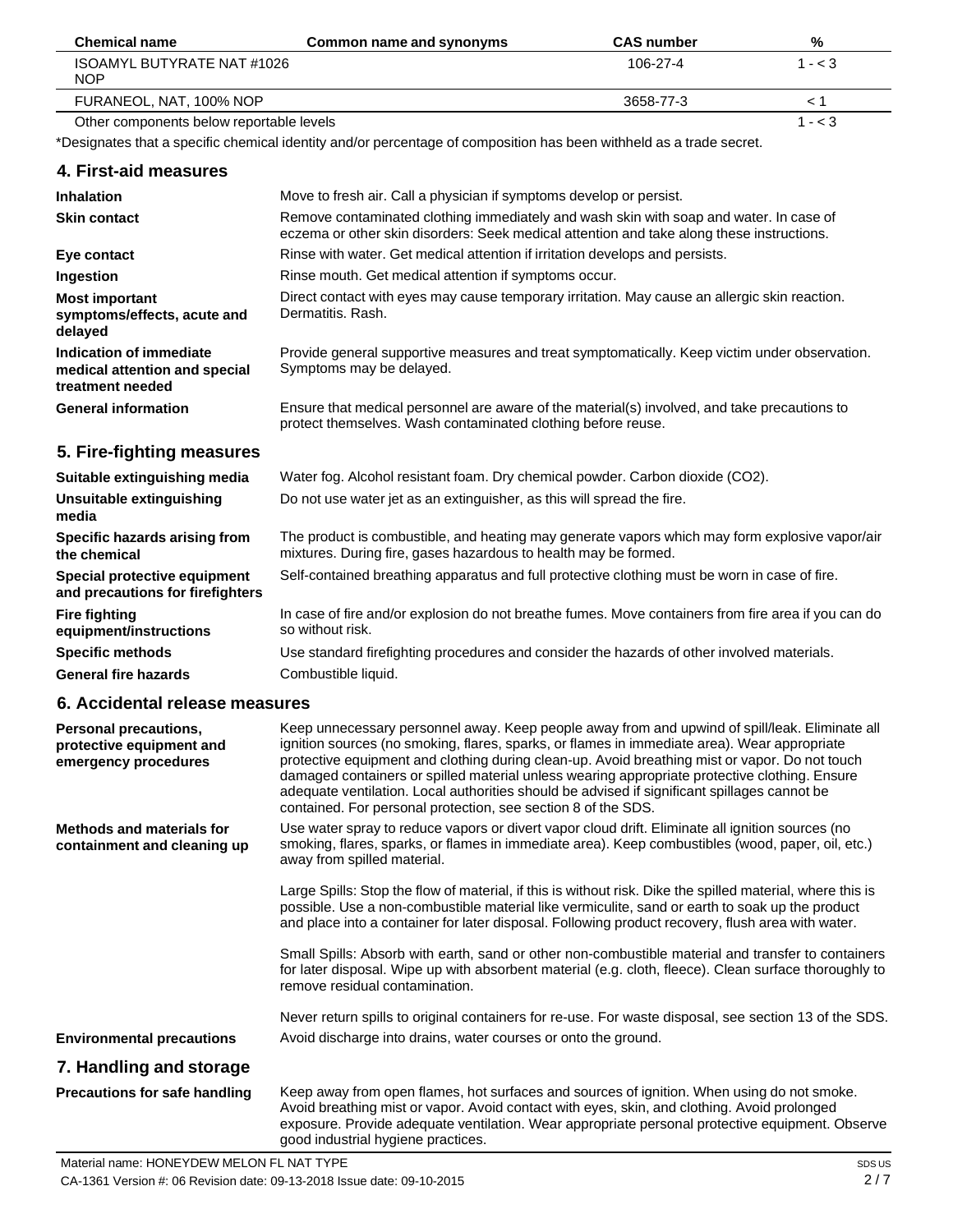Keep away from heat, sparks and open flame. Store in a cool, dry place out of direct sunlight. Store in original tightly closed container. Store in a well-ventilated place. Keep in an area equipped with sprinklers. Store away from incompatible materials (see Section 10 of the SDS).

#### **8. Exposure controls/personal protection**

#### **Occupational exposure limits**

The following constituents are the only constituents of the product which have a PEL, TLV or other recommended exposure limit. At this time, the other constituents have no known exposure limits.

| <b>Components</b>                                           | US. OSHA Table Z-1 Limits for Air Contaminants (29 CFR 1910.1000)<br><b>Type</b>                                                                                                                                                                                                                                                                                                                       | <b>Value</b> |          |
|-------------------------------------------------------------|--------------------------------------------------------------------------------------------------------------------------------------------------------------------------------------------------------------------------------------------------------------------------------------------------------------------------------------------------------------------------------------------------------|--------------|----------|
| <b>ISOAMYL ACETATE NAT</b><br>#1006 NOP (CAS<br>$123-92-2)$ | PEL                                                                                                                                                                                                                                                                                                                                                                                                    | 525 mg/m3    |          |
|                                                             |                                                                                                                                                                                                                                                                                                                                                                                                        | $100$ ppm    |          |
| <b>US. ACGIH Threshold Limit Values</b>                     |                                                                                                                                                                                                                                                                                                                                                                                                        |              |          |
| <b>Components</b>                                           | <b>Type</b>                                                                                                                                                                                                                                                                                                                                                                                            | Value        |          |
| <b>ISOAMYL ACETATE NAT</b><br>#1006 NOP (CAS<br>$123-92-2)$ | <b>STEL</b>                                                                                                                                                                                                                                                                                                                                                                                            | $100$ ppm    |          |
|                                                             | <b>TWA</b>                                                                                                                                                                                                                                                                                                                                                                                             | 50 ppm       |          |
| US, NIOSH: Pocket Guide to Chemical Hazards                 |                                                                                                                                                                                                                                                                                                                                                                                                        |              |          |
| <b>Components</b>                                           | <b>Type</b>                                                                                                                                                                                                                                                                                                                                                                                            | Value        |          |
| <b>ISOAMYL ACETATE NAT</b><br>#1006 NOP (CAS<br>123-92-2)   | <b>TWA</b>                                                                                                                                                                                                                                                                                                                                                                                             | 525 mg/m3    |          |
|                                                             |                                                                                                                                                                                                                                                                                                                                                                                                        | $100$ ppm    |          |
|                                                             | US. Workplace Environmental Exposure Level (WEEL) Guides                                                                                                                                                                                                                                                                                                                                               |              |          |
| <b>Components</b>                                           | Type                                                                                                                                                                                                                                                                                                                                                                                                   | Value        | Form     |
| PROPYLENE GLYCOL<br>NOM NFI (CAS 57-55-6)                   | <b>TWA</b>                                                                                                                                                                                                                                                                                                                                                                                             | 10 mg/m3     | Aerosol. |
| <b>Biological limit values</b>                              | No biological exposure limits noted for the ingredient(s).                                                                                                                                                                                                                                                                                                                                             |              |          |
| Appropriate engineering<br>controls                         | Good general ventilation (typically 10 air changes per hour) should be used. Ventilation rates<br>should be matched to conditions. If applicable, use process enclosures, local exhaust ventilation,<br>or other engineering controls to maintain airborne levels below recommended exposure limits. If<br>exposure limits have not been established, maintain airborne levels to an acceptable level. |              |          |
| <b>Eye/face protection</b>                                  | Individual protection measures, such as personal protective equipment<br>Face shield is recommended. Wear safety glasses with side shields (or goggles).                                                                                                                                                                                                                                               |              |          |
| <b>Skin protection</b><br><b>Hand protection</b>            | Wear appropriate chemical resistant gloves.                                                                                                                                                                                                                                                                                                                                                            |              |          |
| <b>Other</b>                                                | Wear appropriate chemical resistant clothing. Use of an impervious apron is recommended.                                                                                                                                                                                                                                                                                                               |              |          |
| <b>Respiratory protection</b>                               | If engineering controls do not maintain airborne concentrations below recommended exposure<br>limits (where applicable) or to an acceptable level (in countries where exposure limits have not<br>been established), an approved respirator must be worn.                                                                                                                                              |              |          |
| <b>Thermal hazards</b>                                      | Wear appropriate thermal protective clothing, when necessary.                                                                                                                                                                                                                                                                                                                                          |              |          |
| General hygiene<br>considerations                           | When using do not smoke. Always observe good personal hygiene measures, such as washing<br>after handling the material and before eating, drinking, and/or smoking. Routinely wash work<br>clothing and protective equipment to remove contaminants. Contaminated work clothing should not<br>be allowed out of the workplace.                                                                         |              |          |

#### **9. Physical and chemical properties**

| Appearance            |                |
|-----------------------|----------------|
| <b>Physical state</b> | Liquid.        |
| Form                  | Liquid.        |
| Color                 | Not available. |
| Odor                  | Not available. |
| Odor threshold        | Not available. |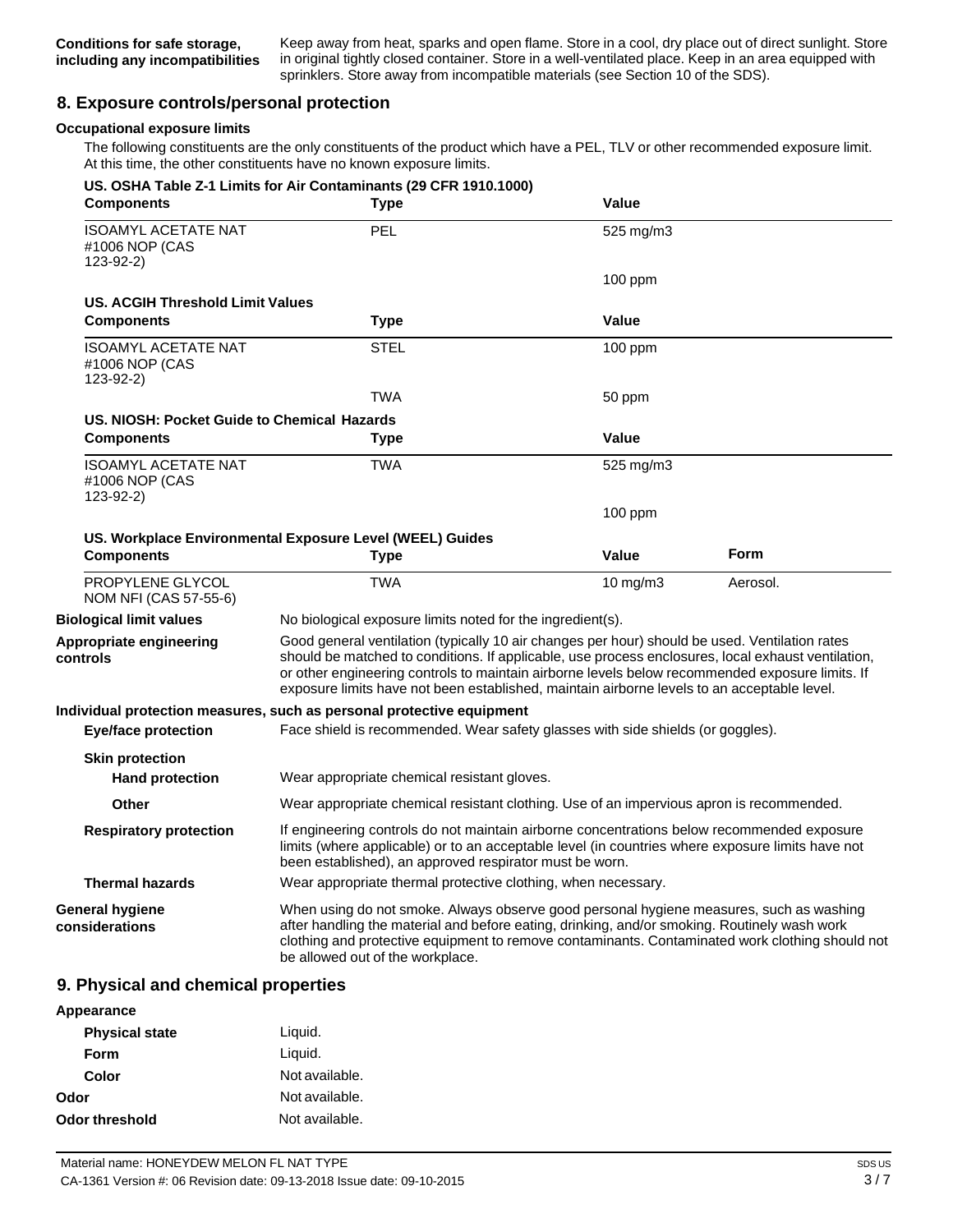| рH                                                | Not available.                                                                                                                                    |
|---------------------------------------------------|---------------------------------------------------------------------------------------------------------------------------------------------------|
| Melting point/freezing point                      | -74.2 °F (-59 °C) estimated                                                                                                                       |
| Initial boiling point and boiling<br>range        | 370.76 °F (188.2 °C) estimated                                                                                                                    |
| <b>Flash point</b>                                | 156.7 °F (69.3 °C) Closed Cup                                                                                                                     |
| <b>Evaporation rate</b>                           | Not available.                                                                                                                                    |
| Flammability (solid, gas)                         | Not applicable.                                                                                                                                   |
| Upper/lower flammability or explosive limits      |                                                                                                                                                   |
| <b>Flammability limit - lower</b><br>$(\%)$       | Not available.                                                                                                                                    |
| <b>Flammability limit - upper</b><br>$(\%)$       | Not available.                                                                                                                                    |
| Explosive limit - lower (%)                       | Not available.                                                                                                                                    |
| Explosive limit - upper (%)                       | Not available.                                                                                                                                    |
| Vapor pressure                                    | 0.17 hPa estimated                                                                                                                                |
| <b>Vapor density</b>                              | Not available.                                                                                                                                    |
| <b>Relative density</b>                           | Not available.                                                                                                                                    |
| Solubility(ies)                                   |                                                                                                                                                   |
| <b>Solubility (water)</b>                         | Not available.                                                                                                                                    |
| <b>Partition coefficient</b><br>(n-octanol/water) | Not available.                                                                                                                                    |
| Auto-ignition temperature                         | 700 °F (371.11 °C) estimated                                                                                                                      |
| <b>Decomposition temperature</b>                  | Not available.                                                                                                                                    |
| <b>Viscosity</b>                                  | Not available.                                                                                                                                    |
| <b>Other information</b>                          |                                                                                                                                                   |
| <b>Density</b>                                    | 0.87 g/cm3 estimated                                                                                                                              |
| <b>Explosive properties</b>                       | Not explosive.                                                                                                                                    |
| <b>Flammability class</b>                         | Combustible IIIA estimated                                                                                                                        |
| <b>Oxidizing properties</b>                       | Not oxidizing.                                                                                                                                    |
| <b>Refractive index</b>                           | 1.4163 - 1.4463                                                                                                                                   |
| <b>Specific gravity</b>                           | $1.01 - 1.04$                                                                                                                                     |
| 10. Stability and reactivity                      |                                                                                                                                                   |
| <b>Reactivity</b>                                 | The product is stable and non-reactive under normal conditions of use, storage and transport.                                                     |
| <b>Chemical stability</b>                         | Material is stable under normal conditions.                                                                                                       |
| <b>Possibility of hazardous</b><br>reactions      | No dangerous reaction known under conditions of normal use.                                                                                       |
| <b>Conditions to avoid</b>                        | Avoid heat, sparks, open flames and other ignition sources. Avoid temperatures exceeding the<br>flash point. Contact with incompatible materials. |
| Incompatible materials                            | Strong oxidizing agents.                                                                                                                          |
| <b>Hazardous decomposition</b><br>products        | No hazardous decomposition products are known.                                                                                                    |
| 11. Toxicological information                     |                                                                                                                                                   |
| Information on likely routes of exposure          |                                                                                                                                                   |

| <b>Inhalation</b>                                                                  | Prolonged inhalation may be harmful.                     |
|------------------------------------------------------------------------------------|----------------------------------------------------------|
| <b>Skin contact</b>                                                                | May cause an allergic skin reaction.                     |
| Eye contact                                                                        | Direct contact with eyes may cause temporary irritation. |
| Ingestion                                                                          | Expected to be a low ingestion hazard.                   |
| Symptoms related to the<br>physical, chemical and<br>toxicological characteristics | May cause an allergic skin reaction. Dermatitis. Rash.   |

#### **Information on toxicological effects**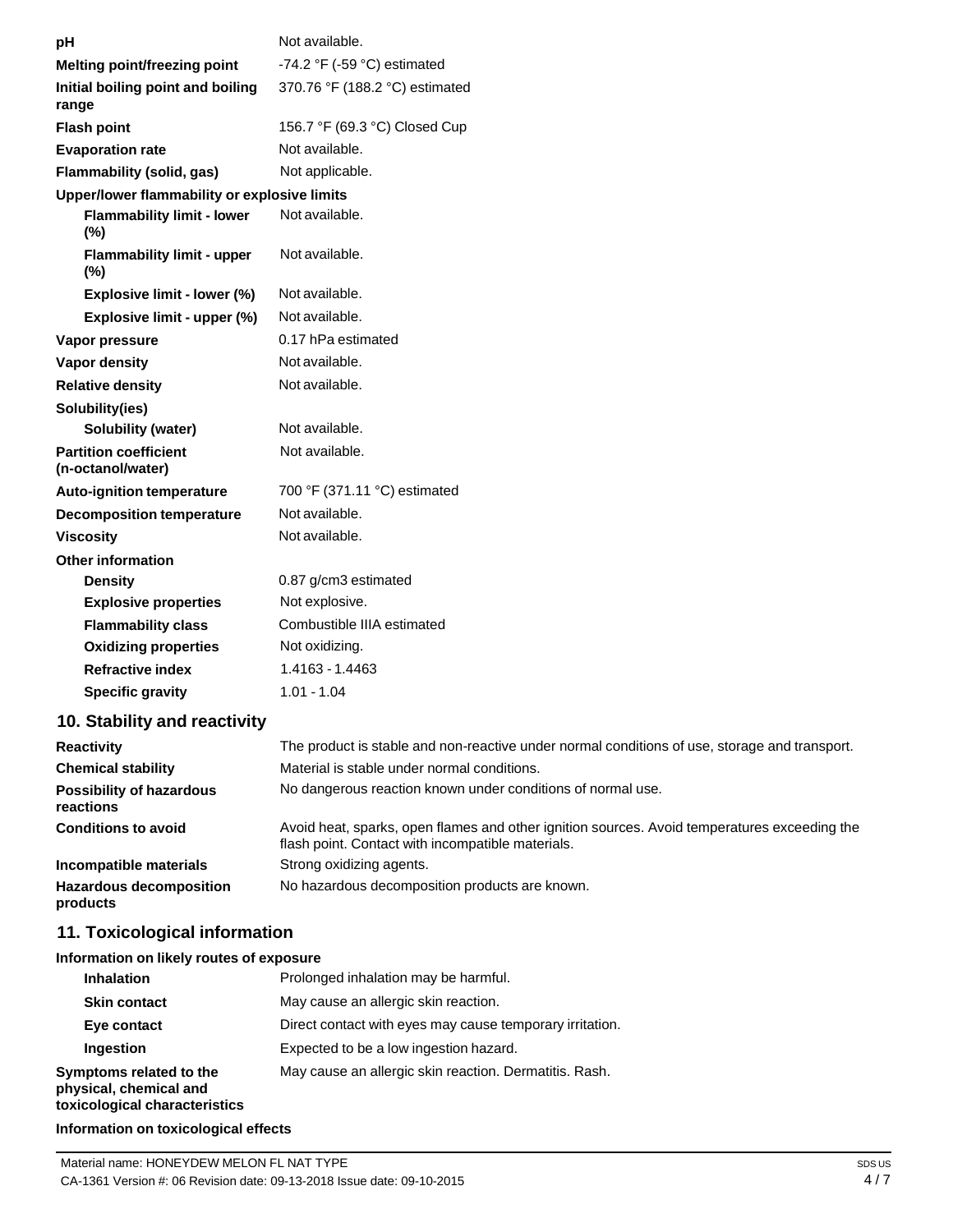| <b>Acute toxicity</b>                                                 | Not available.                                                                                                                                                                                                         |
|-----------------------------------------------------------------------|------------------------------------------------------------------------------------------------------------------------------------------------------------------------------------------------------------------------|
| <b>Skin corrosion/irritation</b>                                      | Prolonged skin contact may cause temporary irritation.                                                                                                                                                                 |
| Serious eye damage/eye<br><i>irritation</i>                           | Direct contact with eyes may cause temporary irritation.                                                                                                                                                               |
| Respiratory or skin sensitization                                     |                                                                                                                                                                                                                        |
| <b>Respiratory sensitization</b>                                      | Not a respiratory sensitizer.                                                                                                                                                                                          |
| <b>Skin sensitization</b>                                             | May cause an allergic skin reaction.                                                                                                                                                                                   |
| Germ cell mutagenicity                                                | No data available to indicate product or any components present at greater than 0.1% are<br>mutagenic or genotoxic.                                                                                                    |
| Carcinogenicity                                                       | Not classifiable as to carcinogenicity to humans.                                                                                                                                                                      |
| <b>IARC Monographs. Overall Evaluation of Carcinogenicity</b>         |                                                                                                                                                                                                                        |
| Not listed.                                                           |                                                                                                                                                                                                                        |
| Not regulated.                                                        | OSHA Specifically Regulated Substances (29 CFR 1910.1001-1050)                                                                                                                                                         |
|                                                                       | US. National Toxicology Program (NTP) Report on Carcinogens                                                                                                                                                            |
| Not listed.                                                           |                                                                                                                                                                                                                        |
| <b>Reproductive toxicity</b>                                          | This product is not expected to cause reproductive or developmental effects.                                                                                                                                           |
| Specific target organ toxicity -<br>single exposure                   | Not classified.                                                                                                                                                                                                        |
| Specific target organ toxicity -<br>repeated exposure                 | Not classified.                                                                                                                                                                                                        |
| <b>Aspiration hazard</b>                                              | Not an aspiration hazard.                                                                                                                                                                                              |
| <b>Chronic effects</b>                                                | Prolonged inhalation may be harmful.                                                                                                                                                                                   |
| 12. Ecological information                                            |                                                                                                                                                                                                                        |
| <b>Ecotoxicity</b>                                                    | The product is not classified as environmentally hazardous. However, this does not exclude the<br>possibility that large or frequent spills can have a harmful or damaging effect on the environment.                  |
| Persistence and degradability                                         |                                                                                                                                                                                                                        |
| <b>Bioaccumulative potential</b>                                      |                                                                                                                                                                                                                        |
| Partition coefficient n-octanol / water (log Kow)<br>PROPYLENE GLYCOL | NOM NFI<br>-0.92                                                                                                                                                                                                       |
| <b>Mobility in soil</b>                                               | No data available.                                                                                                                                                                                                     |
| Other adverse effects                                                 | No other adverse environmental effects (e.g. ozone depletion, photochemical ozone creation<br>potential, endocrine disruption, global warming potential) are expected from this component.                             |
| 13. Disposal considerations                                           |                                                                                                                                                                                                                        |
| <b>Disposal instructions</b>                                          | Collect and reclaim or dispose in sealed containers at licensed waste disposal site. Dispose of<br>contents/container in accordance with local/regional/national/international regulations.                            |
| Local disposal regulations                                            | Dispose in accordance with all applicable regulations.                                                                                                                                                                 |
| Hazardous waste code                                                  | The waste code should be assigned in discussion between the user, the producer and the waste<br>disposal company.                                                                                                      |
| Waste from residues / unused<br>products                              | Dispose of in accordance with local regulations. Empty containers or liners may retain some<br>product residues. This material and its container must be disposed of in a safe manner (see:<br>Disposal instructions). |
| <b>Contaminated packaging</b>                                         | Since emptied containers may retain product residue, follow label warnings even after container is<br>emptied. Empty containers should be taken to an approved waste handling site for recycling or<br>disposal.       |
| 14. Transport information                                             |                                                                                                                                                                                                                        |
| <b>DOT</b>                                                            |                                                                                                                                                                                                                        |
| Not regulated as dangerous goods.                                     |                                                                                                                                                                                                                        |

#### **IATA**

Not regulated as dangerous goods.

#### **IMDG**

Not regulated as dangerous goods.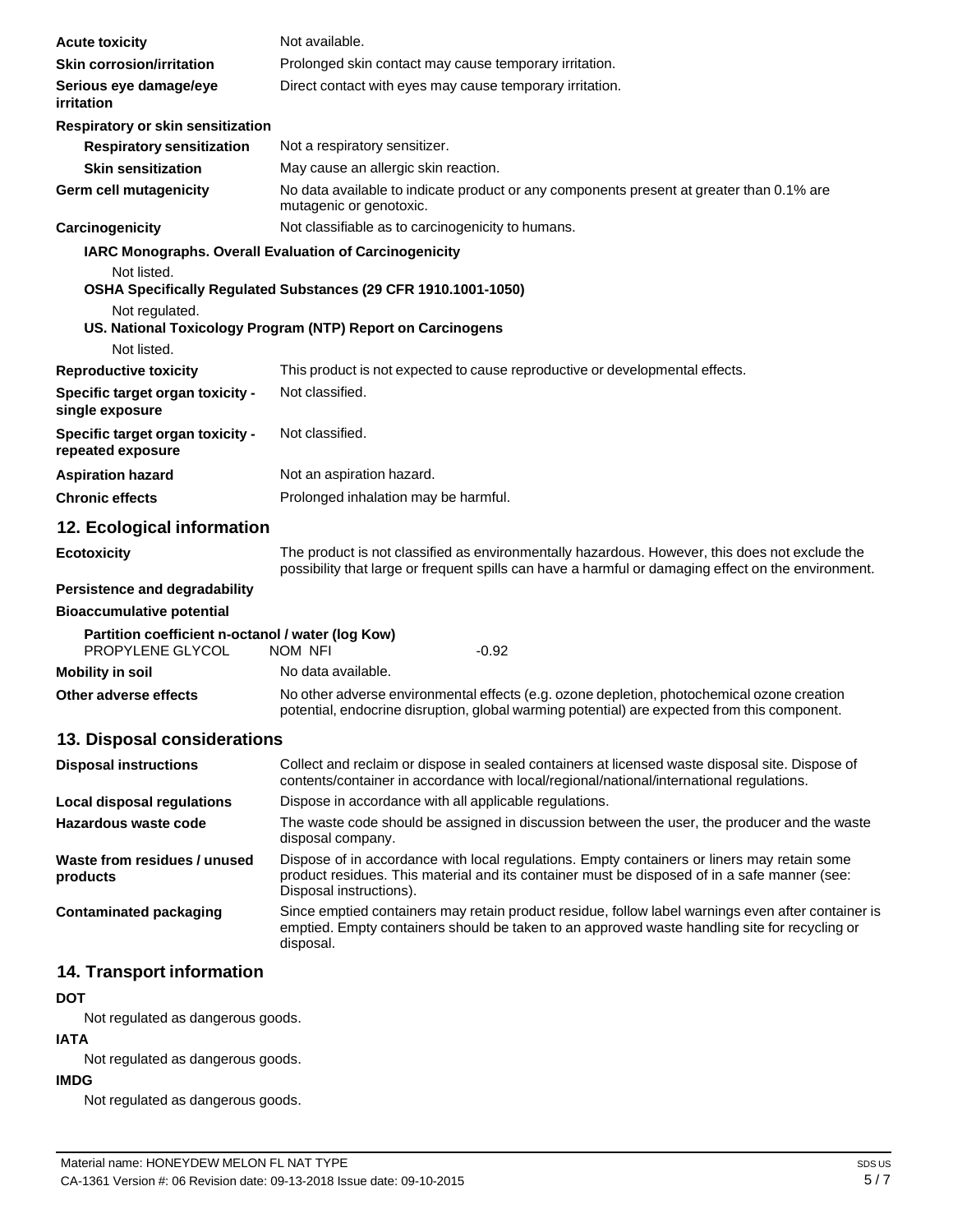**Transport in bulk according to Annex II of MARPOL 73/78 and the IBC Code** Not established.

#### **15. Regulatory information**

**US federal regulations** This product is a "Hazardous Chemical" as defined by the OSHA Hazard Communication Standard, 29 CFR 1910.1200. **TSCA Section 12(b) Export Notification (40 CFR 707, Subpt. D)** Not regulated. **CERCLA Hazardous Substance List (40 CFR 302.4)** ISOAMYL ACETATE NAT #1006 NOP (CAS 123-92-2) Listed. **SARA 304 Emergency release notification** Not regulated. **OSHA Specifically Regulated Substances (29 CFR 1910.1001-1050)** Not regulated. **Superfund Amendments and Reauthorization Act of 1986 (SARA) Hazard categories** Immediate Hazard - Yes Delayed Hazard - No Fire Hazard - Yes Pressure Hazard - No Reactivity Hazard - No **SARA 302 Extremely hazardous substance** Not listed. **SARA 311/312 Hazardous** No **chemical SARA 313 (TRI reporting)** Not regulated. **Other federal regulations Clean Air Act (CAA) Section 112 Hazardous Air Pollutants (HAPs) List** Not regulated. **Clean Air Act (CAA) Section 112(r) Accidental Release Prevention (40 CFR 68.130)** Not regulated. **Safe Drinking Water Act (SDWA)** Not regulated. **FEMA Priority Substances Respiratory Health and Safety in the Flavor Manufacturing Workplace** ISOAMYL ACETATE NAT #1006 NOP (CAS 123-92-2) Low priority **US state regulations International Inventories** California Safe Drinking Water and Toxic Enforcement Act of 1986 (Proposition 65): This material is not known to contain any chemicals currently listed as carcinogens or reproductive toxins. **Country(s) or region Inventory name On inventory(yes/no)\*** Australia **Australian Inventory of Chemical Substances (AICS)** No Canada Domestic Substances List (DSL) No Canada Non-Domestic Substances List (NDSL) No China **Inventory of Existing Chemical Substances in China (IECSC)** No **No** No Europe **European Inventory of Existing Commercial Chemical Chemical Chemical Chemical Chemical Chemical Chemical Chemical Chemical Chemical Chemical Chemical Chemical Chemical Chemical Chemical Chemical Chemical Chemical C** Substances (EINECS) Europe **European List of Notified Chemical Substances (ELINCS)** No Report of the Mo Japan **Inventory of Existing and New Chemical Substances (ENCS)** No No Korea **Existing Chemicals List (ECL)** No and the existing Chemicals List (ECL) No and the existing Chemicals List (ECL) New Zealand New Zealand Inventory No. 2008 No. 2012 12:30 No. 2012 No. 2013 Philippines **Philippine Inventory of Chemicals and Chemical Substances** No (PICCS)